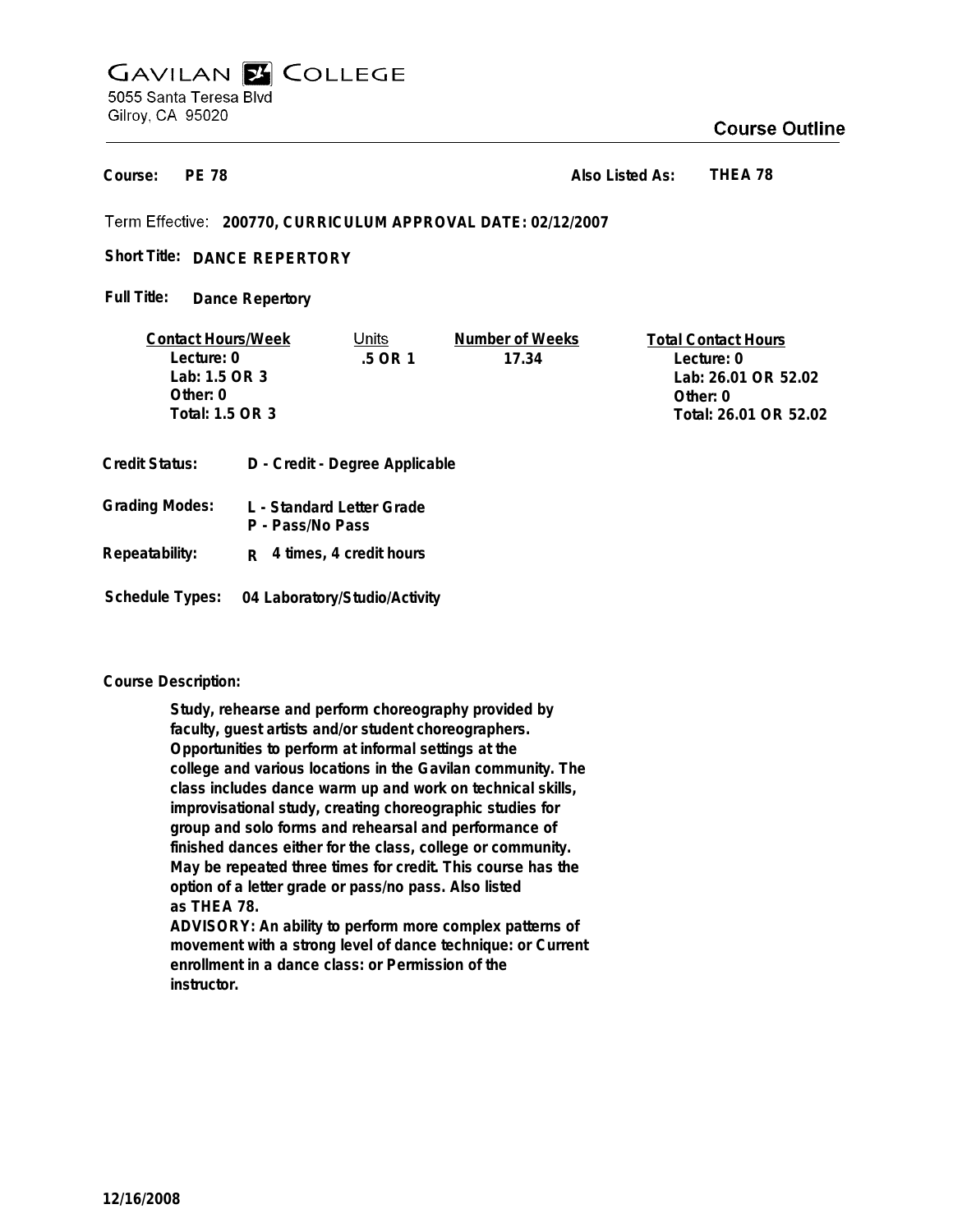**ARTICULATION and CERTIFICATE INFORMATION Associate Degree: GAV E1, effective 200770 CSU GE: CSU E1, effective 200770 IGETC: CSU TRANSFER: Transferable CSU, effective 200770 UC TRANSFER: Transferable UC, effective 200770 PREREQUISITES: COREQUISITES: STUDENT LEARNING OUTCOMES: 1. The student will demonstrate performance practices (warm-up, cool-down and hydration) and will identify the relationship between incorrect execution of physical skills with respect to dance injuries. ILO: 7,1,2 Measure: Demonstration; Oral exam 2. The student will describe, interpret and evaluate dance works for choreographic, performance and production elements using appropriate dance arts vocabulary and terminology. ILO: 7,5,1,2 Measure: Oral report 3. The student will demonstrate a range of performance skills, including dynamics, musicality, movement execution and choreographic intend, in performance. ILO: 7,4,6 Measure: Performance 4. The student will create choreographic studies for solo, duets, or groups that: manipulate the elements of space, shape, time, rhythm, energy and effort to communicate choreographic intent; demonstrate the elements of composition, including unity, variety, intent, development, climax and resolution; and use a variety of compositional forms, including unison, theme and variation, canon, ABA and rondo. ILO: 7,2,1,4,5 Measure: Project TOPICS AND SCOPE: Curriculum Approval Date: 02/12/2007 NOTE: The start of each class, throughout the semester, will include warm-up, technical skill review and safety (movement without hurting your body). This is a skill building class where the students' skills or proficiencies will be enhanced by supervised repetition and practice in class.**

**3 - 6 Hours**

**An overview of the course will be presented. Class will work on movement improvisation. Emphasis will be on teacher directed ideas and situations.**

**SPO: Through movement, students will demonstrate their ability to explore space, time and rhythm.**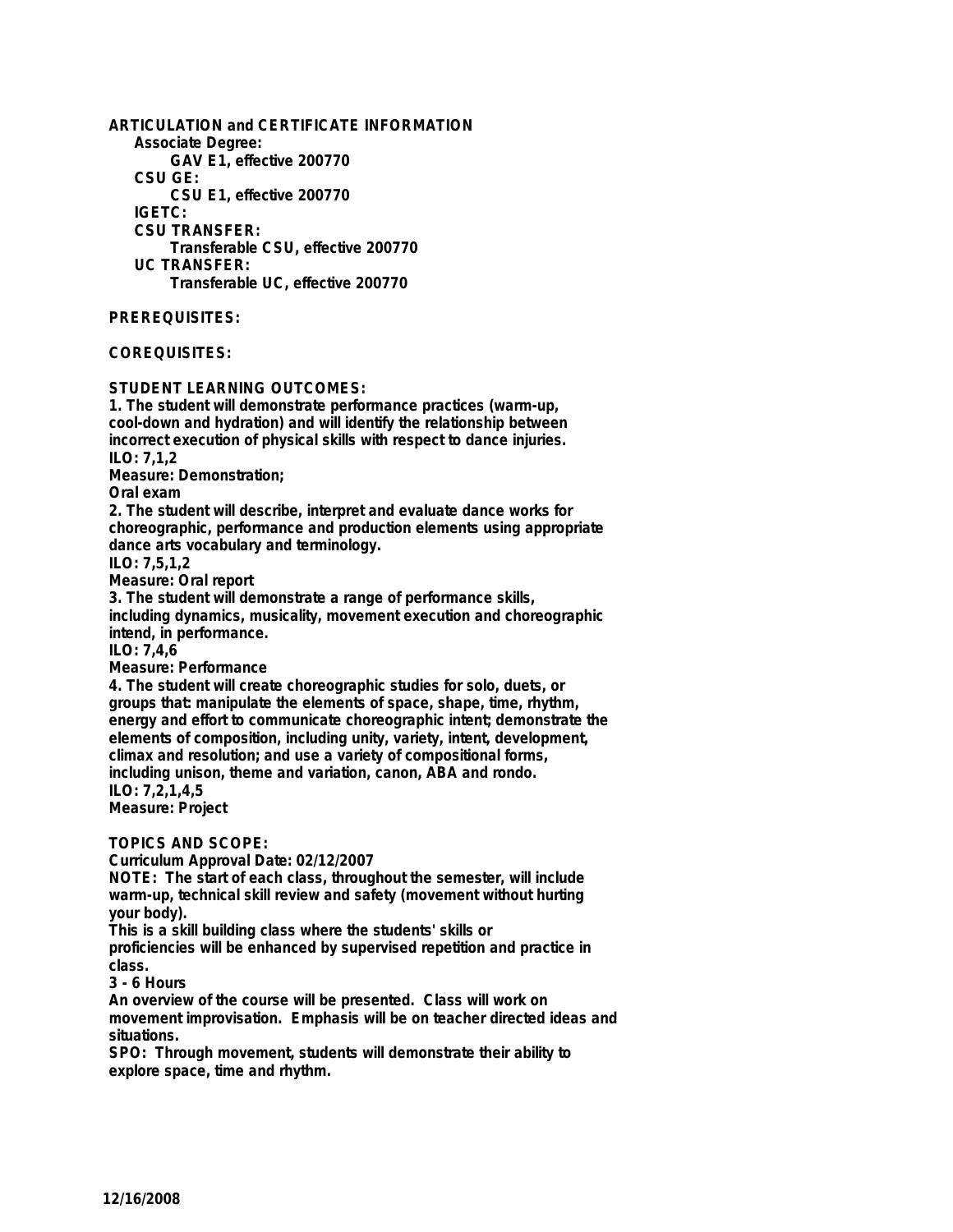**4.5 - 9 Hours**

**Discussion and information presented on how to create self-directed movement improvisations. Student directed ideas and situations of improvisation will be explored. Opportunities will be provided for students to take responsibility of a group.**

**SPO: Students will be able to apply the skills presented from the previous weeks. They will be able to incorporate them into student directed improvisational situations.**

**6 - 12 Hours**

**Presentation on creating group forms, such as canon, rondo and ABA. The class will first work on instructor initiated examples and then work on student initiated ideas.**

**SPO: Students will be able to explain what canon, rondo and ABA group forms are. They will be able to demonstrate these skills in a movement presentation.**

**7.5 - 15 Hours Discussion and presentation on choreography. A variety of ways to manipulate movement material will be provided. Students will study and rehearse dance choreography provided by faculty, guest artists and/or students.**

**SPO: Students will be able to apply the skills learned throughout the semester. They will be able to choreography small-group dances that demonstrate manipulation and development of movement phrases and use a variety of compositional elements and forms.**

**4.5 - 9 Hours**

**Students will be performing student, faculty and/or guest artists choreographed dances. Opportunities to perform will be provided in class, at various college settings and/or locations in the community. SPO: The students will demonstrate their skills through small group performances. They will be able to perform extended movement sequences that employ a variety of space, shape, time, rhythm, energy and effort requirements.**

**2 Hours Final.**

**METHODS OF INSTRUCTION:**

**Demonstration, guided practice, small group participation, discussion. METHODS OF EVALUATION:**

**This is a degree-applicable course, but substantial writing assignments are NOT appropriate, because the course primarily:**

**Involves skill demonstrations or problem solving**

**The problem-solving assignments required:**

**None**

**The types of skill demonstrations required:**

**Class performance**

**The types of objective examinations used in the course:**

**None**

**Other category:**

**Participation**

**The basis for assigning students grades in the course:**

**Writing assignments:** 

**Problem-solving demonstrations: 0% - 0%**

**Skill demonstrations: 40% - 60%**

**Objective examinations: 0% - 0% Other methods of evaluation:**